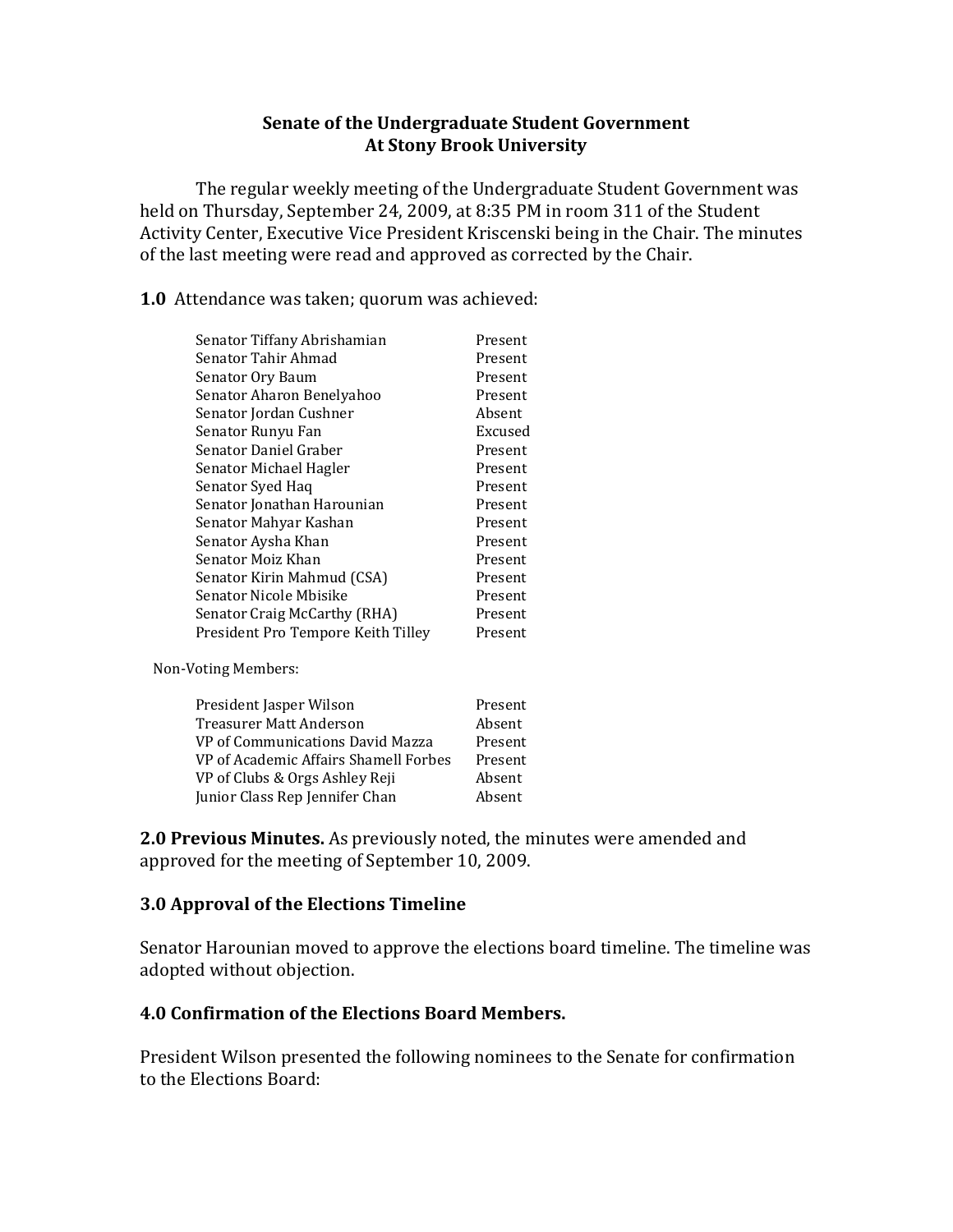(1) Daniel Schwartz:

Senator Graber moved to confirm Daniel Schwartz. Mr. Schwartz was confirmed by 12-0, with 3 abstentions.

(2) Ryan Lindeman

Senator Haq moved to confirm Ryan Lindeman. Mr. Lindeman was confirmed by 14-0, with 1 abstention.

(3) Dominique McIntosh

Senator Ahmad moved to confirm Dominique McIntoth. Ms. McIntosh was confirmed by 11-0, with 4 abstentions.

(4) Jen Kalar

Move by Senator Graber to confirm Jen Kalar. Ms. Kalar was confirmed by 12- 0, with 3 abstentions.

## **5.0 Confirmation of Associate Justices**

(1) Gregory Bernardi:

Senator Kashan moved to confirm Gregory Bernardi. Mr Bernardi was confirmed by 13-1, with 1 abstention.

### **6.0 Confirmation of the SAB Chair**

Da'Nashja Davis:

Senator Benelyahoo moved to confirm Da'Nashja Davis. Ms. Davis was confirmed unanimously 15-0.

### **7.0 Confirmation of the Advocate General**

Peter Demato, Jr.

Senator Ahmad moved to confirm Peter Demato, Jr. Mr. Demato was confirmed unanimously 15-0.

### **8.0 Assistants to the VP of Academic Affairs**

Alex Aronis